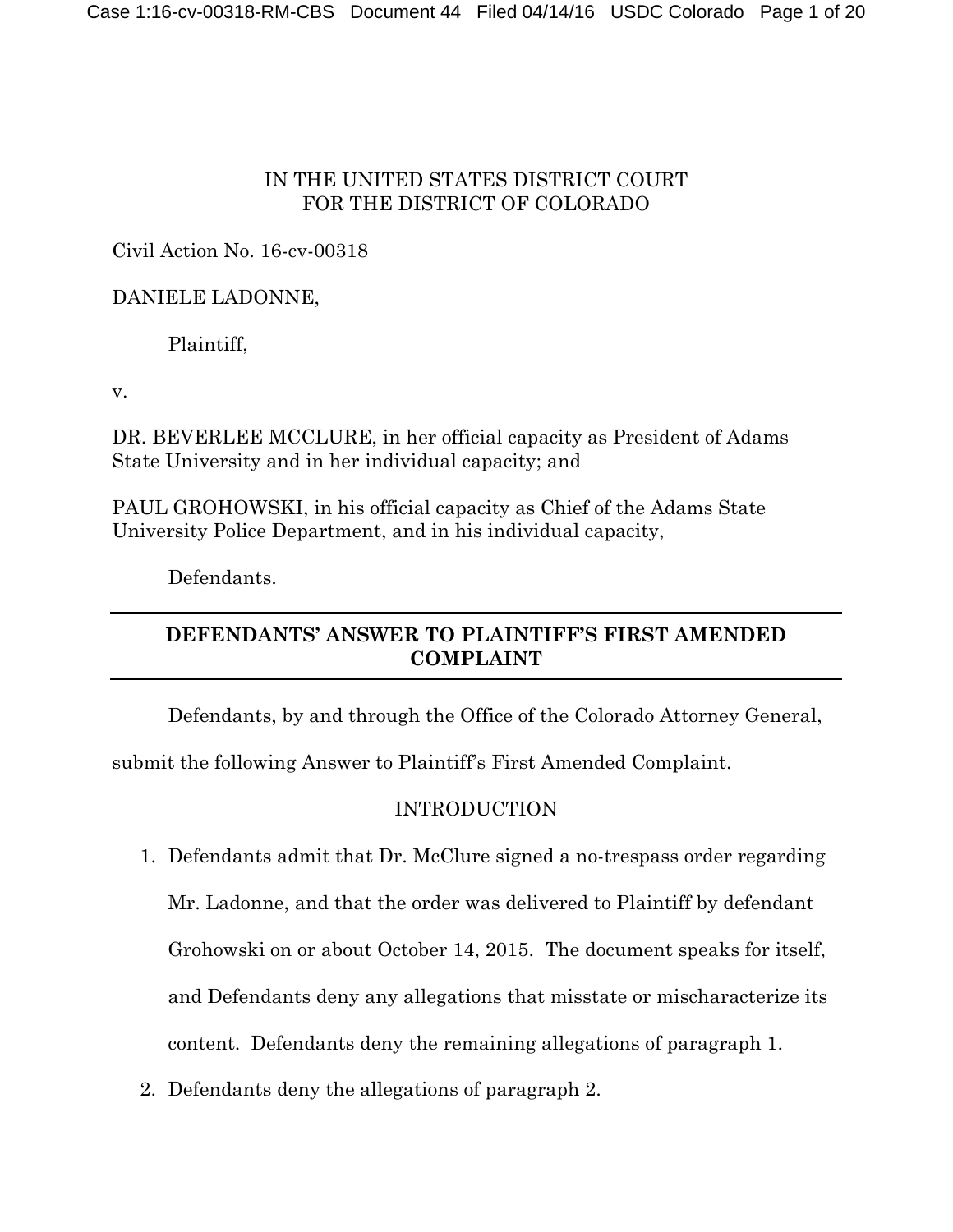- 3. Defendants admit that members of the general public use campus facilities and programs. Defendants deny that the campus is open to the public as a matter of right and deny the remaining allegations of paragraph 3.
- 4. With respect to the allegations of paragraph 4, Plaintiff's pleadings speak for themselves. Defendants admit that the public is and has been allowed to enter the campus of Adams State, but deny that the campus of Adams State University is or has been open to the public as a matter of right.
- 5. With respect to the allegations of paragraph 5, Plaintiff's pleadings speak for themselves.

### **JURISDICTION AND VENUE**

- 6. Defendants admit the allegations of paragraph 6.
- 7. Defendants admit the allegations of paragraph 7.
- 8. Defendants admit the allegations of paragraph 8.

#### **PARTIES**

- 9. Defendants admit the allegations of paragraph 9.
- 10.Defendants admit that Dr. McClure is the president of Adams State University in Alamosa. As for the remaining allegations of paragraph 10, Plaintiff's pleadings speak for themselves.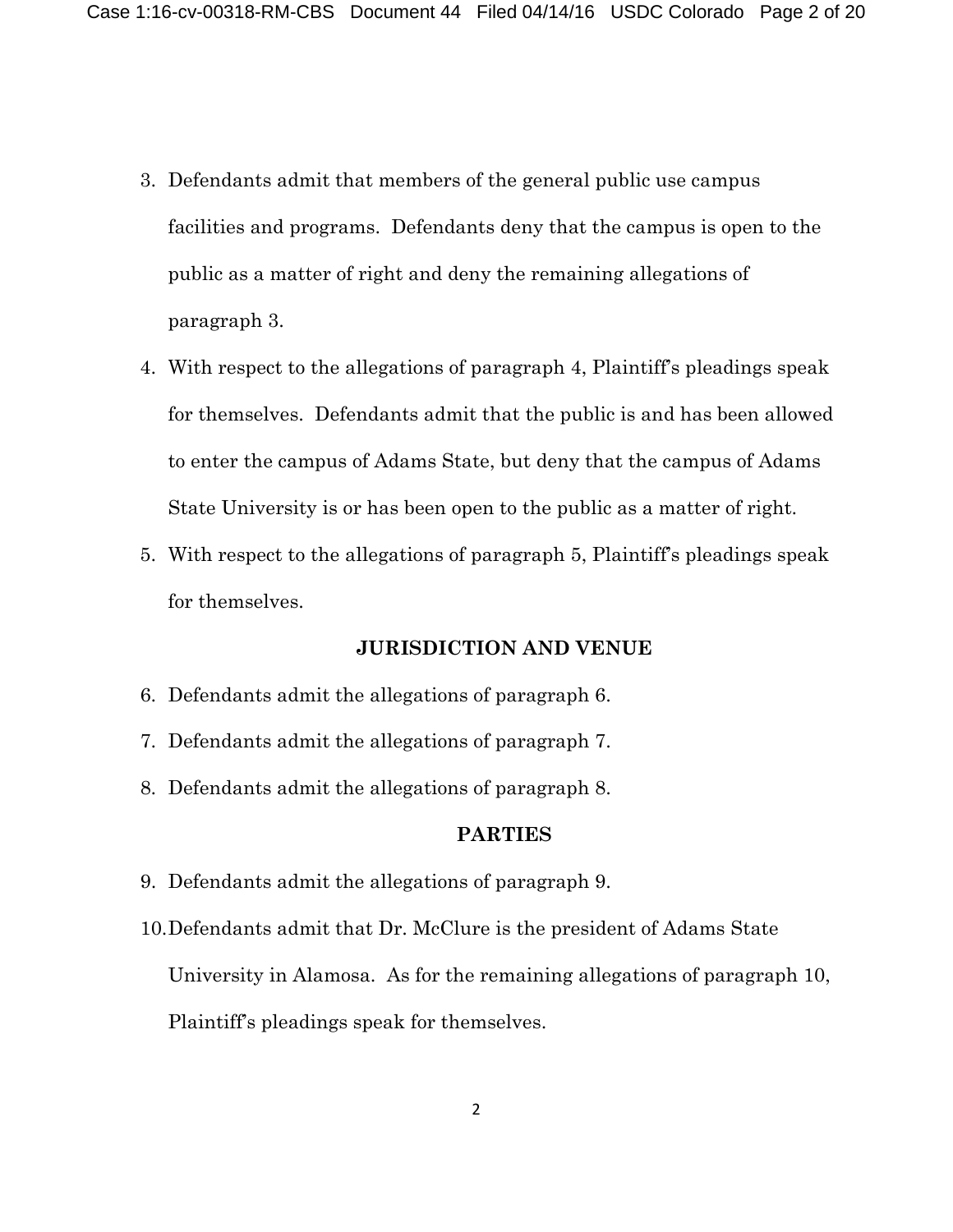- 11.Defendants admit that Paul Grohowski is the chief of the Adams State University police department. As for the remaining allegations of paragraph 11, Plaintiff's pleadings speak for themselves.
- 12.Defendants respond to the allegations of paragraph 12 as set forth elsewhere in this Answer. To the extent that paragraph 12 asserts separate or additional allegations, Defendants have insufficient information to admit or deny these allegations and therefore deny them.

#### **Factual Allegations**

- 13.Defendants have insufficient information to admit or deny the allegations of paragraph 13 and therefore deny them.
- 14.Defendants have insufficient information to admit or deny the allegations of paragraph 14 and therefore deny them.
- 15.Defendants have insufficient information to admit or deny the allegations of paragraph 15 and therefore deny them.
- 16.Defendants admit the allegations of paragraph 16.
- 17.With respect to the allegations of paragraph 17, Defendants admit that Adams State hired Emberwilde Productions to perform video work from September 2013 through August 2015. Defendants admit that Adams State University hired Plaintiff to perform video work from August 2011 through September 2013. Defendants admit that some of the videos are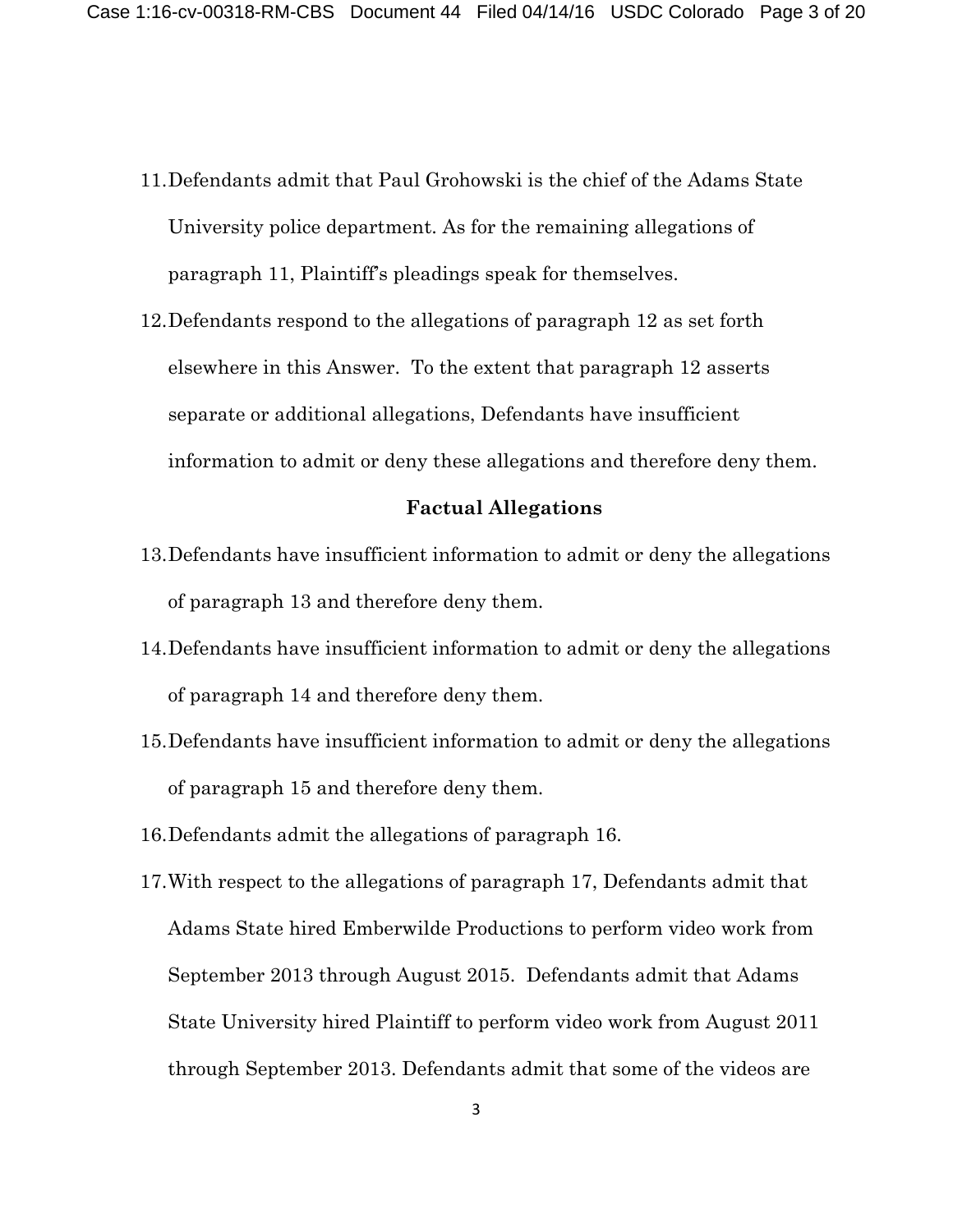embedded in various places on the Adams State webpage. Defendants deny the remaining allegations of paragraph 17, if any.

- 18.Defendants admit that on or about December 2013, Plaintiff applied for a full time faculty position to begin the following school year. Defendants admit that Plaintiff was not chosen for the position and that the position was not filled after the initial search in 2014. Defendants have insufficient information to admit or deny the remaining allegations of paragraph 18 and therefore deny them.
- 19.Defendants admit the allegations of paragraph 19.
- 20. With respect to the allegations of paragraph 20, Defendants admit that many of Plaintiff's departmental evaluations were "meritorious." At this time, Defendants have insufficient information to admit or deny the remaining allegations of paragraph 20 and therefore deny them.
- 21.Defendants admit the allegations of paragraph 21.
- 22.Defendants admit that Plaintiff applied for the full time position cited in paragraph 22 on or about November or December 2014.
- 23.Defendants admit that Plaintiff was told in February 2015 that he would not receive an initial interview for the position, meaning that he was not under consideration as a finalist for the position. Defendants deny the remaining allegations of paragraph 23, if any.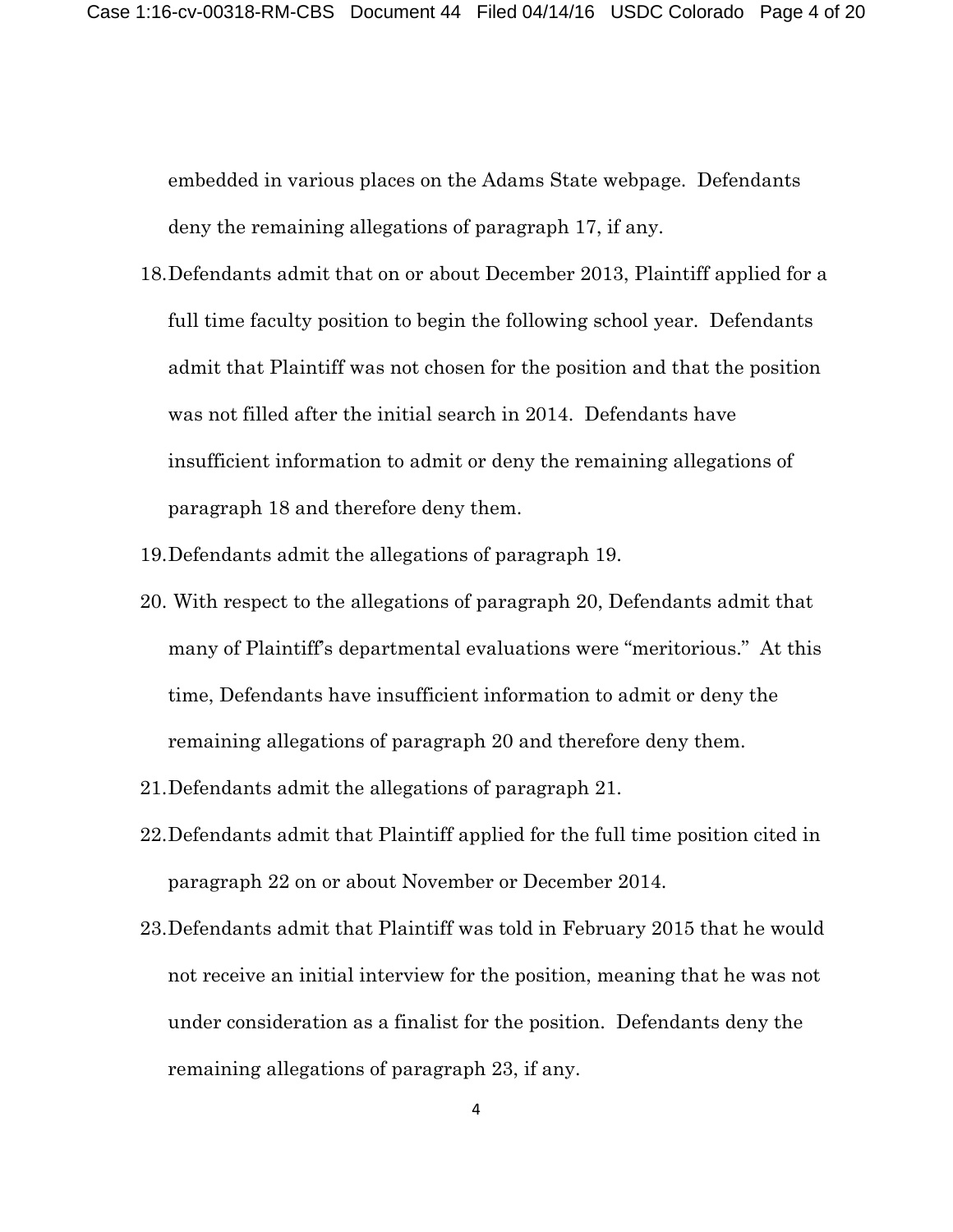- 24.With respect to the allegations of paragraph 24, Defendants admit that Plaintiff filed a complaint alleging that the hiring process was flawed, and that an investigation of the complaint revealed that his allegations were meritless.
- 25.Defendants have insufficient information to admit or deny the allegations of paragraph 25 and therefore deny the allegations.
- 26.Defendants have insufficient information to admit or deny the allegations of paragraph 26 and therefore deny them.
- 27.Defendants have insufficient information to admit or deny the allegations of paragraph 27 and therefore deny them.
- 28.Defendants admit the allegations of paragraph 28.
- 29.Defendants admit the allegations of paragraph 29.
- 30.Defendants admit the allegations of paragraph 30.
- 31.With respect to the allegations of paragraph 31, the content of the website speaks for itself, and to the extent that Plaintiff mischaracterizes the content, Defendants deny these allegations. Defendants have insufficient information to admit or deny the remaining allegations of paragraph 31 and therefore deny them.
- 32.Defendants deny the allegations of paragraph 32.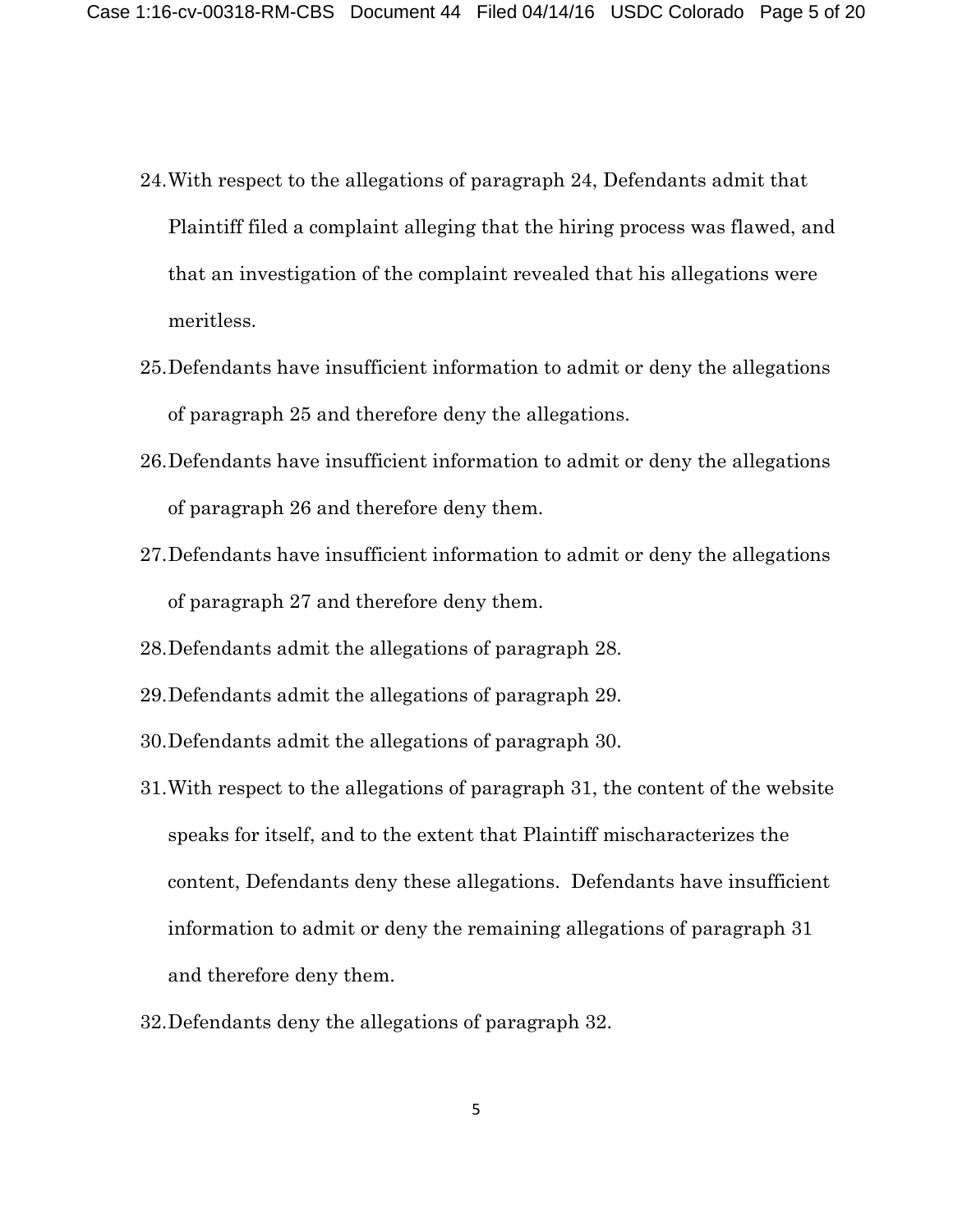- 33.Defendants have insufficient information to admit or deny the allegations in paragraph 33 regarding Plaintiff's position with the Southern Colorado Film Festival and therefore deny these allegations. Defendants admit the remaining allegations of paragraph 33.
- 34.With respect to the allegations of paragraph 34, Defendants admit that articles concerning Adams State University were published on the website. The published documents speak for themselves. Defendants deny any allegations in paragraph 34 that misquote or mischaracterize the published documents. Defendants have insufficient information to admit or deny the remaining allegations of paragraph 34, if any, and therefore deny these allegations.
- 35.Defendants admit that Dr. McClure informed Plaintiff on October 13, 2015 that he was not permitted to attend university administrative meetings. Defendants have insufficient information to admit or deny the remaining allegations of paragraph 35 and therefore deny these allegations.
- 36.Defendants admit that Defendant Grohowski delivered a no-trespass order to Plaintiff on October 14, 2015, and that the order was signed by Dr. McClure. Defendants have insufficient information to admit or deny

6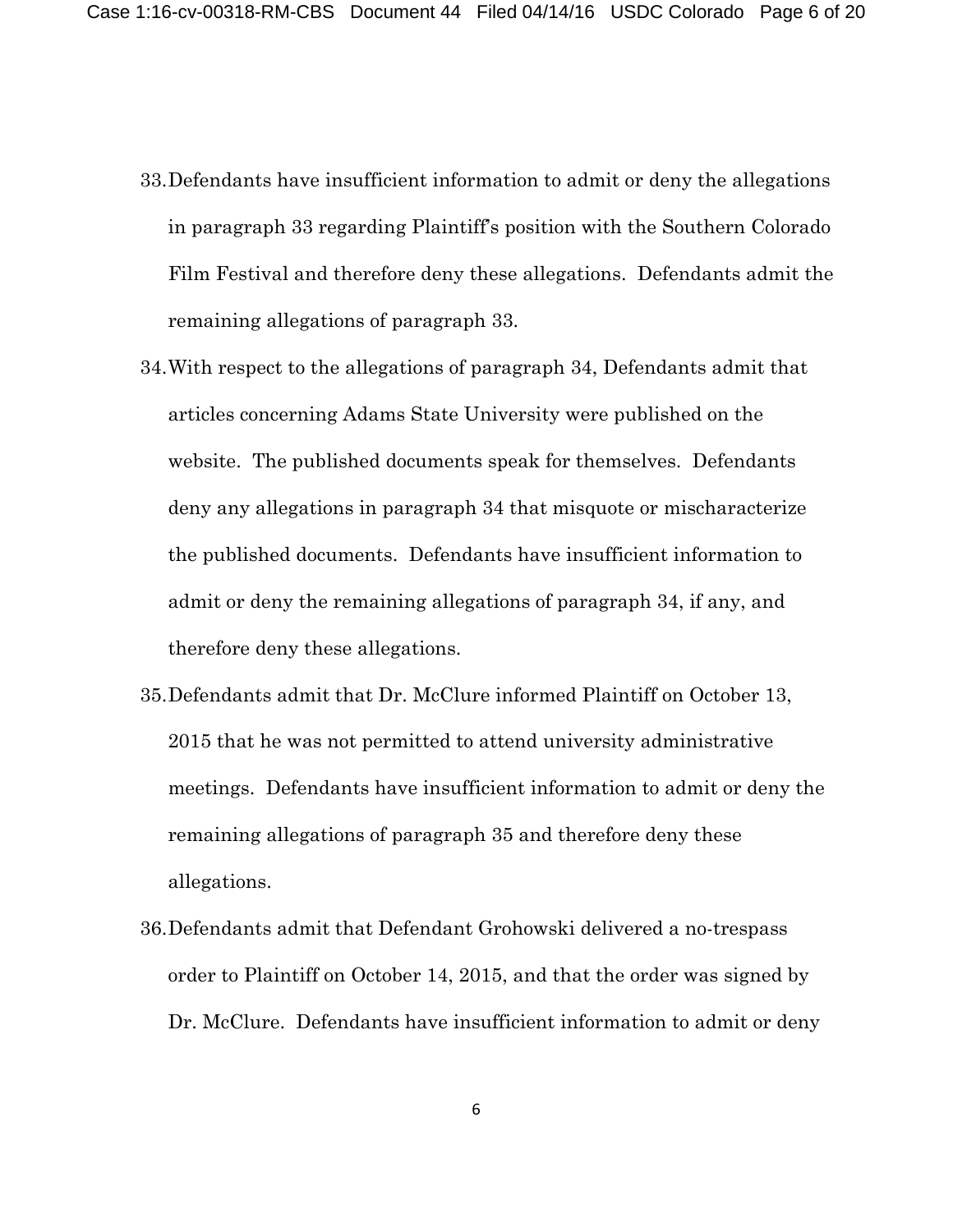the remaining allegations of paragraph 36 and therefore deny these allegations.

- 37.With respect to the allegations of paragraph 37, the Order speaks for itself. Defendants deny the any allegations concerning the content of the Order to the extent that Plaintiff mischaracterizes or misquotes it.
- 38.With respect to the allegations of paragraph 38, the Order speaks for itself. Defendants deny the any allegations concerning the content of the Order to the extent that Plaintiff mischaracterizes or misquotes it.
- 39. Defendants admit that Plaintiff was not given advance notice of the order or offered a hearing prior to the time the no-trespass order was issued. Defendants deny the remaining allegations of paragraph 39, if any.
- 40.With respect to the allegations of paragraph 40, the Order speaks for itself. Defendants deny the any allegations concerning the content of the Order to the extent that Plaintiff mischaracterizes or misquotes it. Defendants admit that Plaintiff contacted Ms. Salazar to appeal the order, and that Ms. Salazar referred him to Vice President Kurt Cary. Defendants deny the remaining allegations of paragraph 40, if any.
- 41.The correspondence referred to in paragraph 41 speaks for itself. Defendants deny any allegations concerning the content of the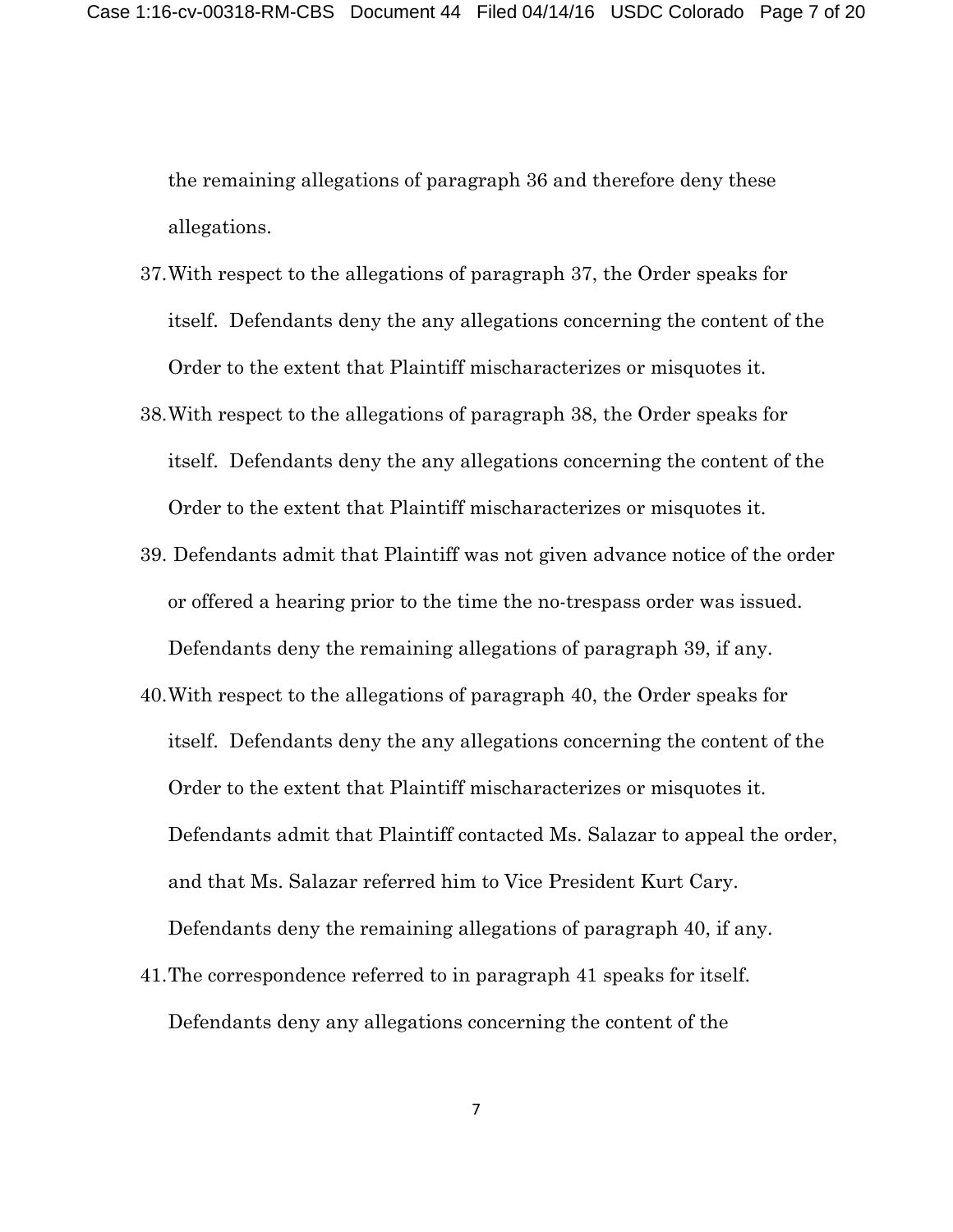correspondence to the extent that Plaintiff mischaracterizes or misquotes it.

42.The correspondence referred to in paragraph 42 speaks for itself. Defendants deny the any allegations concerning the content of the correspondence to the extent that Plaintiff mischaracterizes or misquotes

it. Defendants deny any remaining allegations in paragraph 42.

- 43.Defendants deny the allegations of paragraph 43.
- 44.Defendants deny the allegations of paragraph 44.
- 45.The university code referred to in paragraph 45 speaks for itself. Defendants deny any allegations concerning the content of the university code to the extent that Plaintiff mischaracterizes or misquotes it.
- 46.The university code referred to in paragraph 46 speaks for itself. Defendants deny any allegations concerning the content of the university code to the extent that Plaintiff mischaracterizes or misquotes it.
- 47.Defendants admit that a persona non-grata policy received a first reading at the President's Cabinet on October 14, 2015, that the policy was withdrawn for revision from a second reading in November, and that the policy was adopted in January 2016. Defendants deny the remaining allegations of paragraph 47.

8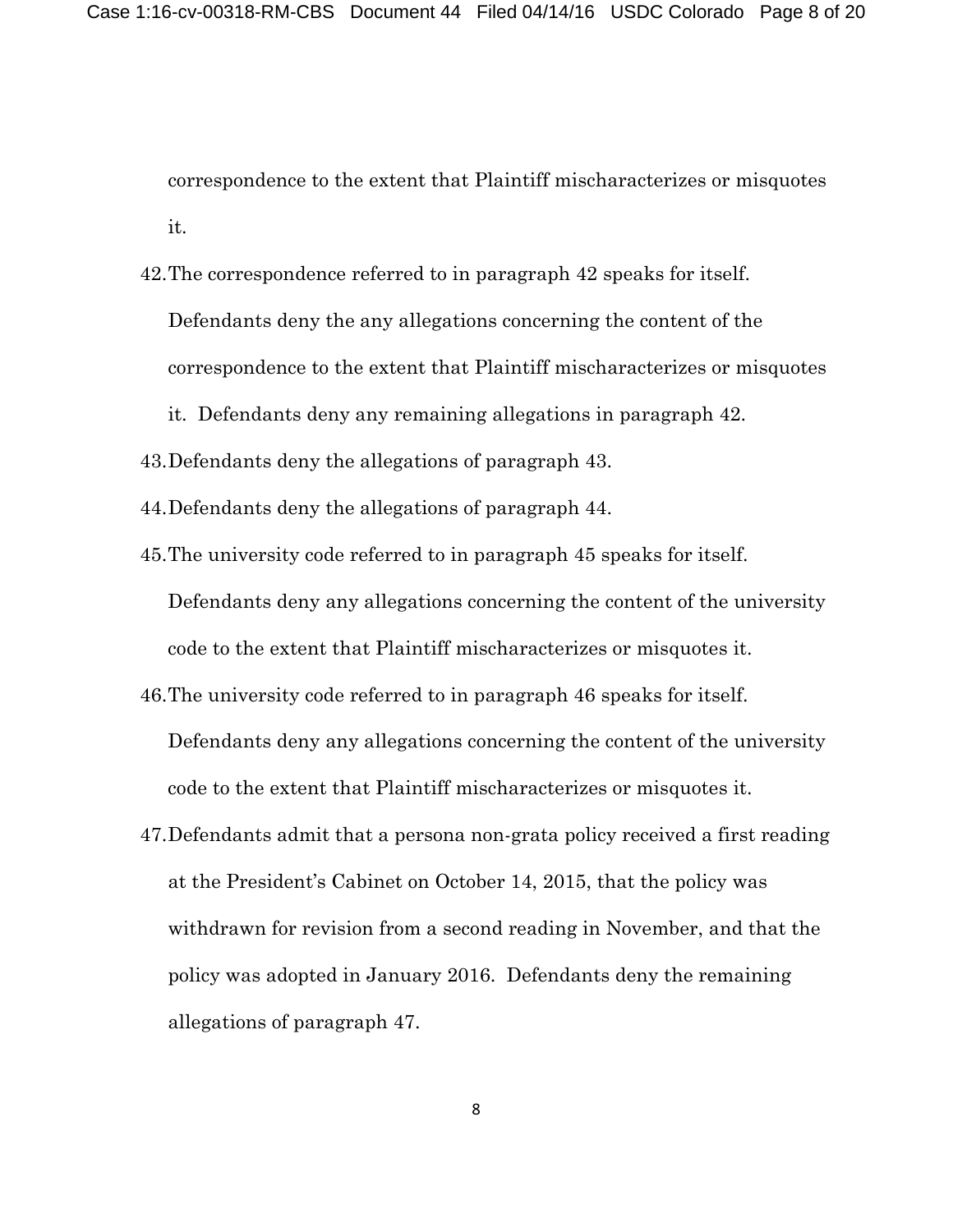- 48. Defendants have insufficient information to admit or deny the allegations of paragraph 48 and therefore deny them.
- 49.Defendants have insufficient information to admit or deny the allegations of paragraph 49 and therefore deny them.
- 50.Defendants have insufficient information to admit or deny the allegations of paragraph 50 and therefore deny them.
- 51.Defendants have insufficient information to admit or deny the allegations of paragraph 51 and therefore deny them.
- 52.Defendants have insufficient information to admit or deny the allegations of paragraph 52 and therefore deny them.
- 53. Defendants have insufficient information to admit or deny the allegations of paragraph 53 and therefore deny them.
- 54.Defendants admit that Plaintiff is travelling to Peru in the summer of 2016, and that Plaintiff has paid for the trip. Defendants have insufficient information to admit or deny the remaining allegations of paragraph 54 and therefore deny them.
- 55.Defendants have insufficient information to admit or deny the allegations of paragraph 55 and therefore deny them.
- 56. Defendants have insufficient information to admit or deny the allegations of paragraph 56 and therefore deny them.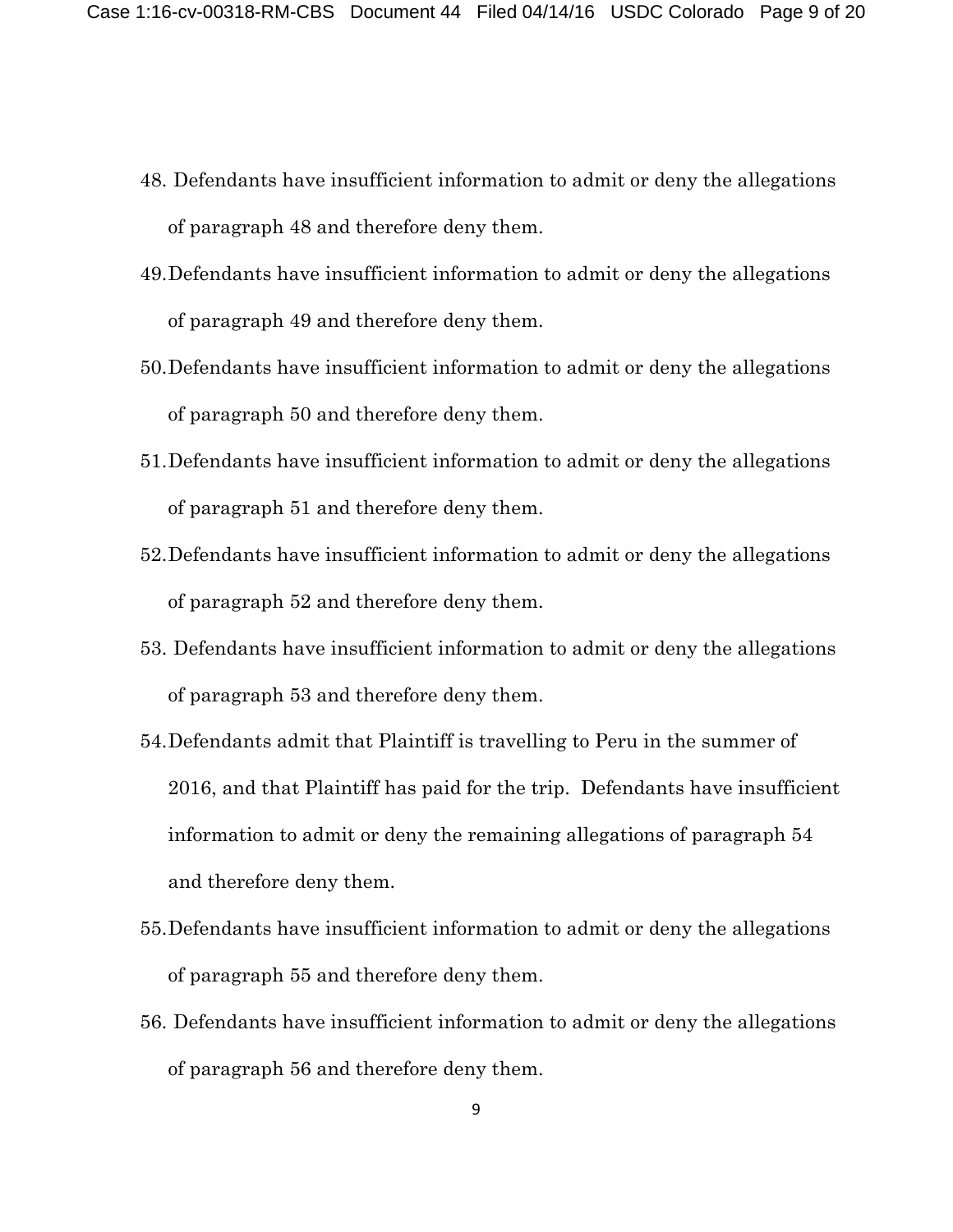- 57.Defendants have insufficient information to admit or deny the allegations of paragraph 57 and therefore deny them.
- 58.Defendants admit that Alamosa is in the San Luis Valley, that the area surrounding Alamosa is rural, and that Adams State University is an important intellectual and cultural asset to the community. Defendants admit that the public may attend many events at the university but deny that the campus is open to the public as a matter of right. Defendants deny the remaining allegations of paragraph 58, if any.
- 59.Defendants admit that the Adams State library is open to the public, that members of the public may hold library cards and attend at least some library events. Defendants deny that the library or library programs or events are available to the public as a matter of right. Defendants have insufficient information to respond to the characterization of the San Luis Valley as a whole is a "library desert," and thus deny the allegation. But upon information and belief, most if not all communities in the San Luis Valley have libraries, and their schools have libraries. Defendants deny that Alamosa, which has a public library and schools with libraries, is a "library desert." Defendants have insufficient information to admit or deny the remaining allegations of paragraph 59, if any, and therefore deny these allegations.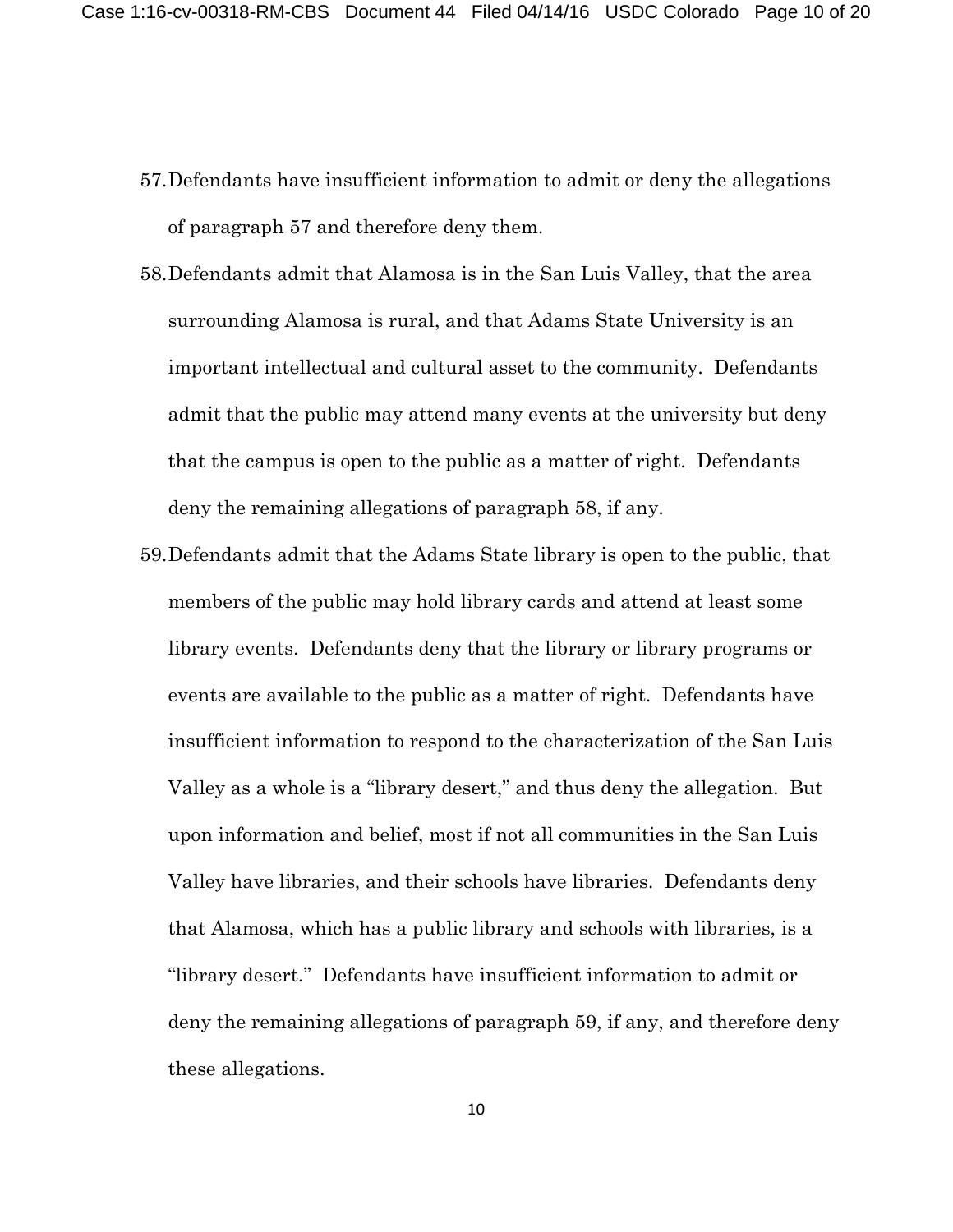- 60.With respect to the allegations of paragraph 60, the language on the website speaks for itself. Defendants deny any allegations concerning the content of the website to the extent that Plaintiff misquotes it.
- 61.Defendants have insufficient information to admit or deny the allegations of paragraph 61 and therefore deny the allegations.
- 62.Defendants have insufficient information to admit or deny the allegations of paragraph 62 and therefore deny the allegations
- 63.Defendants admit that Adams State offers educational, cultural, and intellectual opportunities. Defendants deny that the campus is open to Plaintiff as a matter of right. Defendants deny the remaining allegations of paragraph 63.
- 64.Defendants deny the allegations of paragraph 64.
- 65.The "open letter" referred to in paragraph 65 speaks for itself. Defendants deny any allegations concerning the content of the open letter to the extent that Plaintiff mischaracterizes or misquotes it. Defendants admit that Dr. Svaldi is the former president of Adams State University.
- 66. The newspaper article referred to in paragraph 66 speaks for itself. Defendants deny any allegations concerning the content of the article to the extent that Plaintiff mischaracterizes or misquotes it. Defendants deny the remaining allegations of paragraph 66, if any.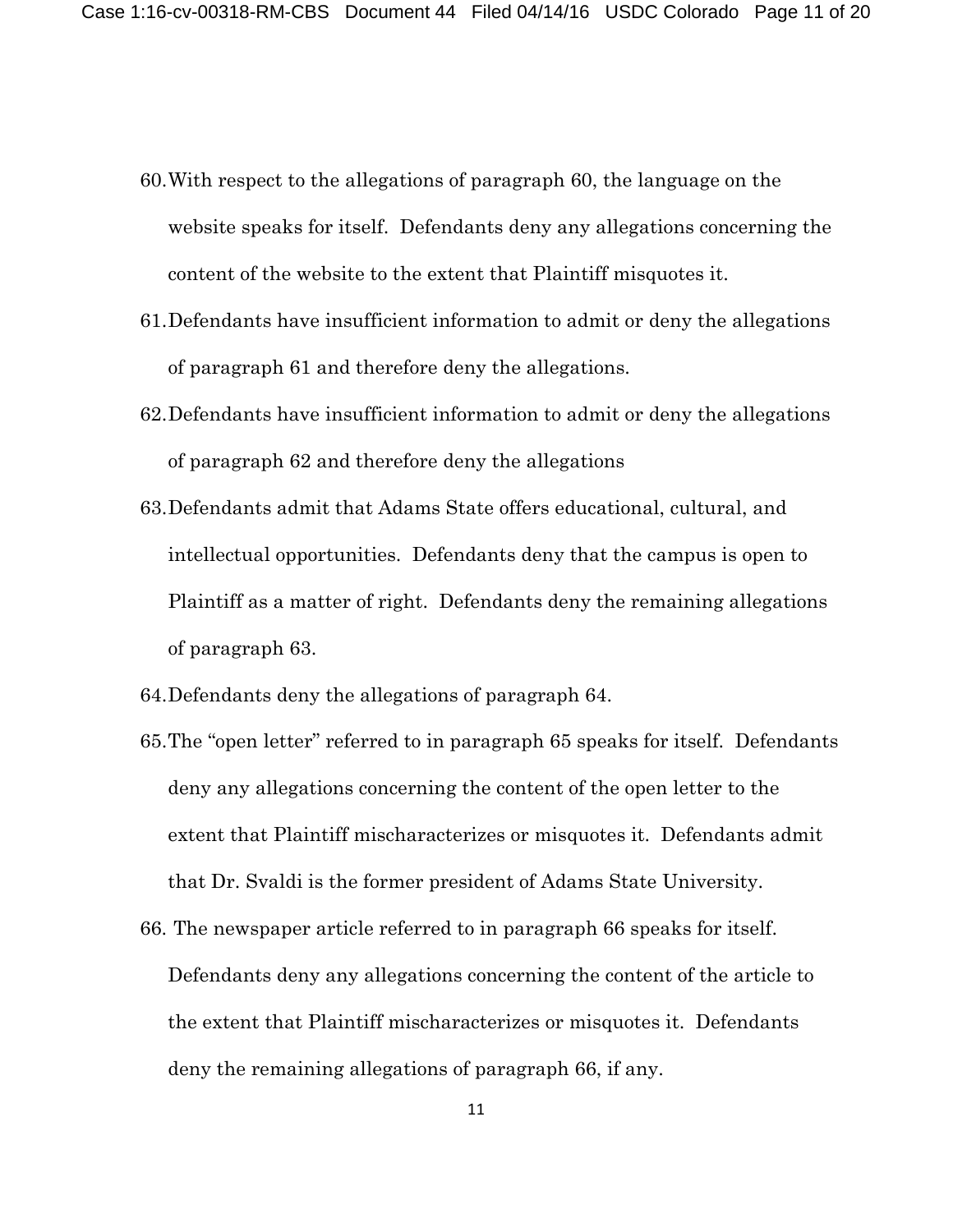- 67.The memo referred to in paragraph 67 speaks for itself. Defendants deny any allegations concerning the content of the memo to the extent that Plaintiff mischaracterizes or misquotes it.
- 68.The press release referred to in paragraph 68 speaks for itself. Defendants deny any allegations concerning the content of the press release to the extent that Plaintiff mischaracterizes or misquotes it.
- 69. The written statement referred to in paragraph 69 speaks for itself. Defendants deny any allegations concerning the content of the statement to the extent that Plaintiff mischaracterizes or misquotes it.
- 70.With respect to the allegations of paragraph 70, Defendants admit that Dr. McClure appeared before the faculty senate on November 18, 2015. Defendants admit that Dr. McClure had with her a file or folder of documents. Defendants have insufficient information to admit or deny the remaining allegations of subparagraph (a) and therefore deny these allegations. With respect to subparagraphs (b) and (c), Defendants believe that the general topics referred to in these subparagraphs were discussed, but cannot state with certainty the exact wording or context of Dr. McClure's comments. Defendants therefore have insufficient information to admit or deny the allegations in subparagraphs (b) and (c) and deny them. Defendants deny any remaining allegations of paragraph 70.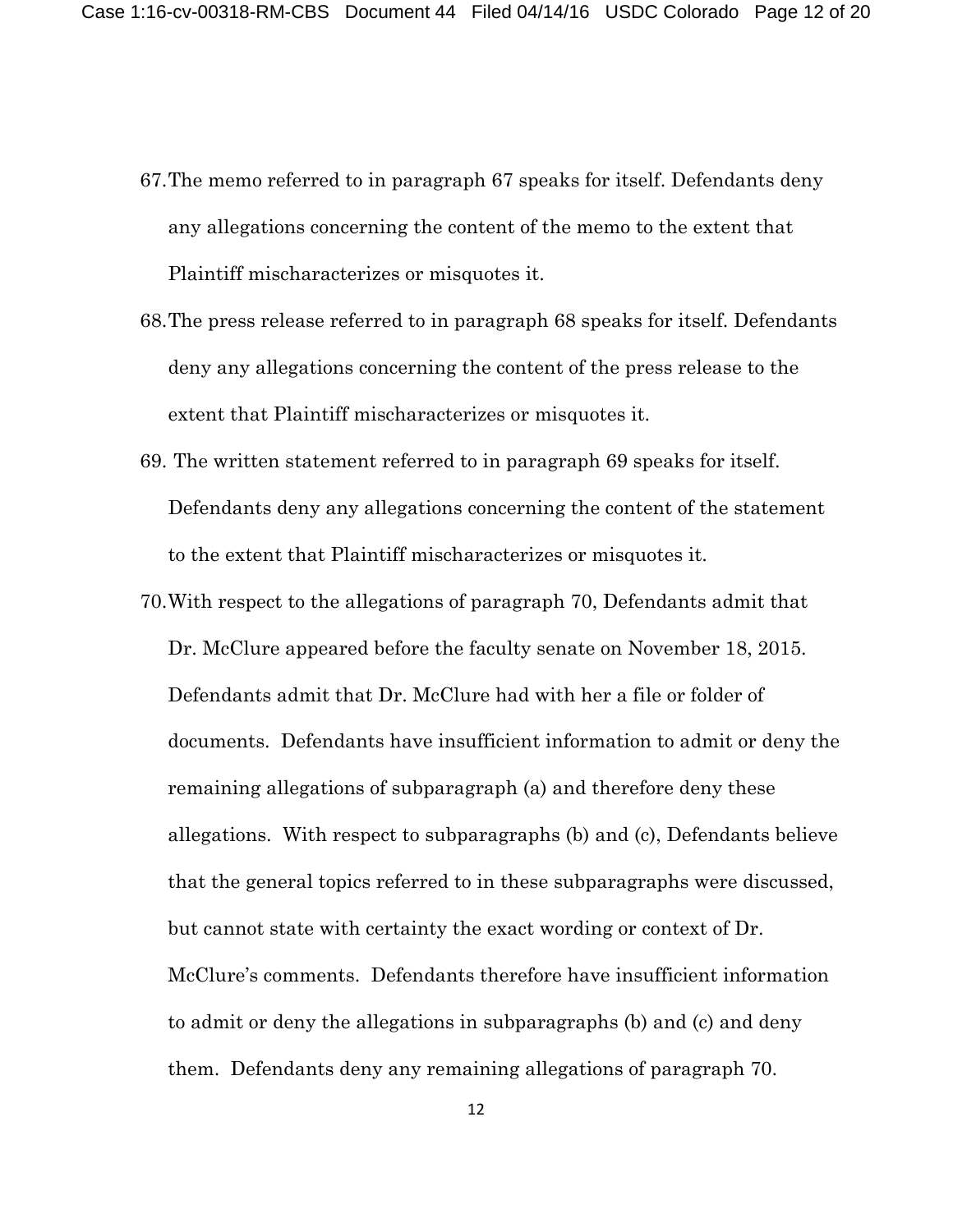- 71.Defendants deny the allegations of paragraph 71.
- 72.Defendants admit the allegations of paragraph 72.
- 73.Defendants have insufficient information to admit or deny the allegations of paragraph 73 and therefore deny the allegations.
- 74.Defendants deny the allegations of paragraph 74.
- 75.Defendants deny the allegations of paragraph 75.
- 76.Defendants have insufficient information to admit or deny the allegations of paragraph 76 and therefore deny the allegations.
- 77.With respect to the allegations of paragraph 77, Defendants admit that two organizations requested that Plaintiff be allowed on campus to video events. Defendants deny the remaining allegations of paragraph 77, if any.
- 78.Defendants admit the allegations of paragraph 78.
- 79.Defendants admit that the university required Plaintiff to sign a letter outlining conditions for his presence on campus for events occurring from December  $17 - 20$ , 2015. The letter speaks for itself. Defendants deny any allegations concerning the content of the letter to the extent that Plaintiff mischaracterizes or misquotes it. Defendants have insufficient information to admit or deny the remaining allegations of paragraph 79 and therefore deny these allegations.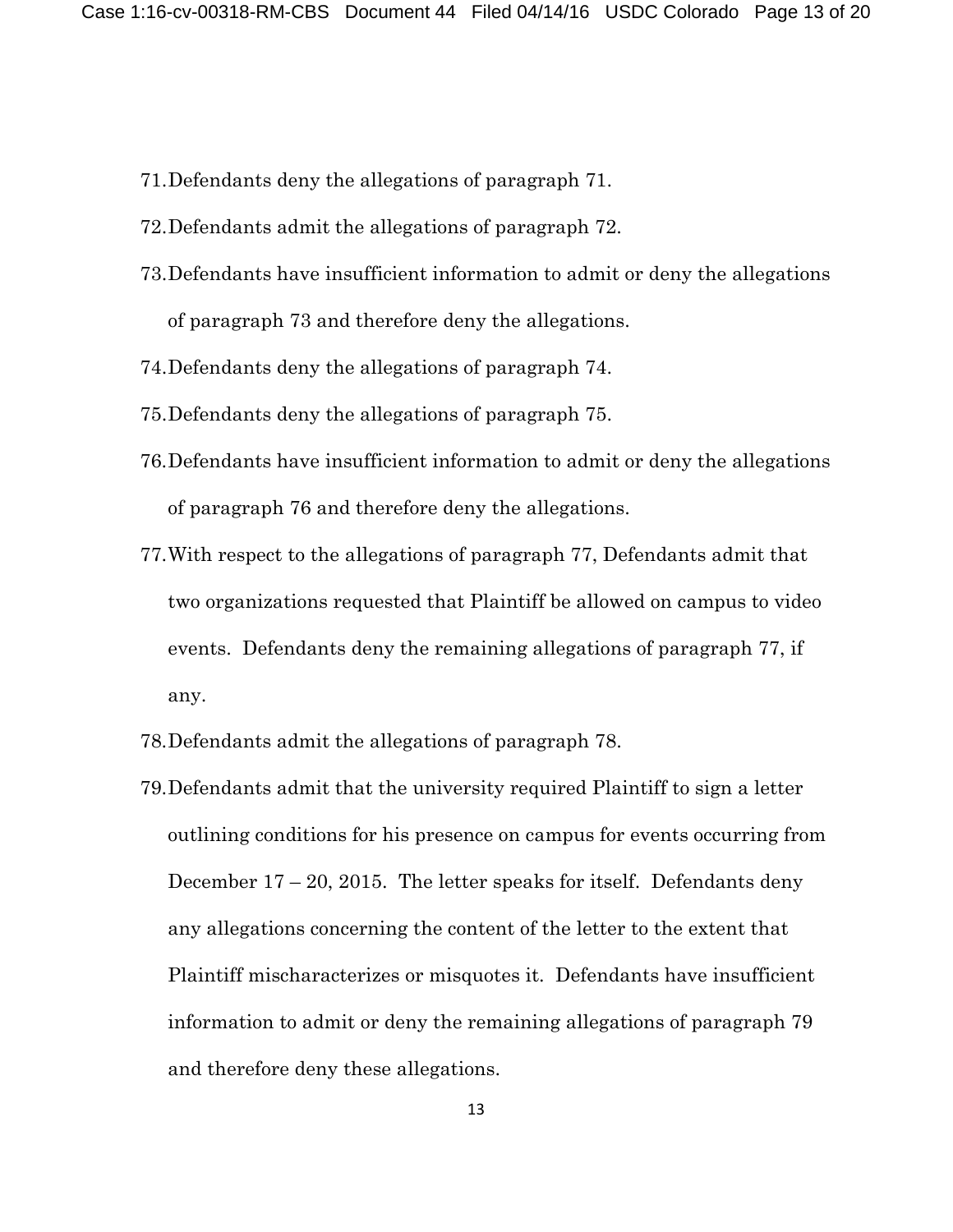- 80.Defendants admit that Plaintiff was allowed on campus to attend an oncampus art gallery opening on December 19, 2015. Defendants admit that Adams State received a letter from the San Luis Valley Ecosystem Council shortly before the event advising that the Council wished to use Plaintiff's services at the event, and that permission was given verbally that Plaintiff could attend the event. Defendants have insufficient information to admit or deny the remaining allegations of paragraph 80 and therefore deny these allegations.
- 81.Defendants have insufficient information to admit or deny the allegations of paragraph 81 and therefore deny these allegations.
- 82.Defendants have insufficient information to admit or deny the allegations of paragraph 82 and therefore deny these allegations.
- 83.Defendants deny the allegations of paragraph 83.
- 84.Defendants admit the allegations of paragraph 84.
- 85.Defendants deny the allegations of paragraph 85.
- 86.With respect to the allegations of paragraph 86, Defendants deny that under the law, an actual and immediate controversy exists.
- 87.With respect to the allegations of paragraph 87, Plaintiff's pleadings speak for themselves. Defendants deny that the issuance of the no trespass order violated Plaintiff's right to due process. Defendants further deny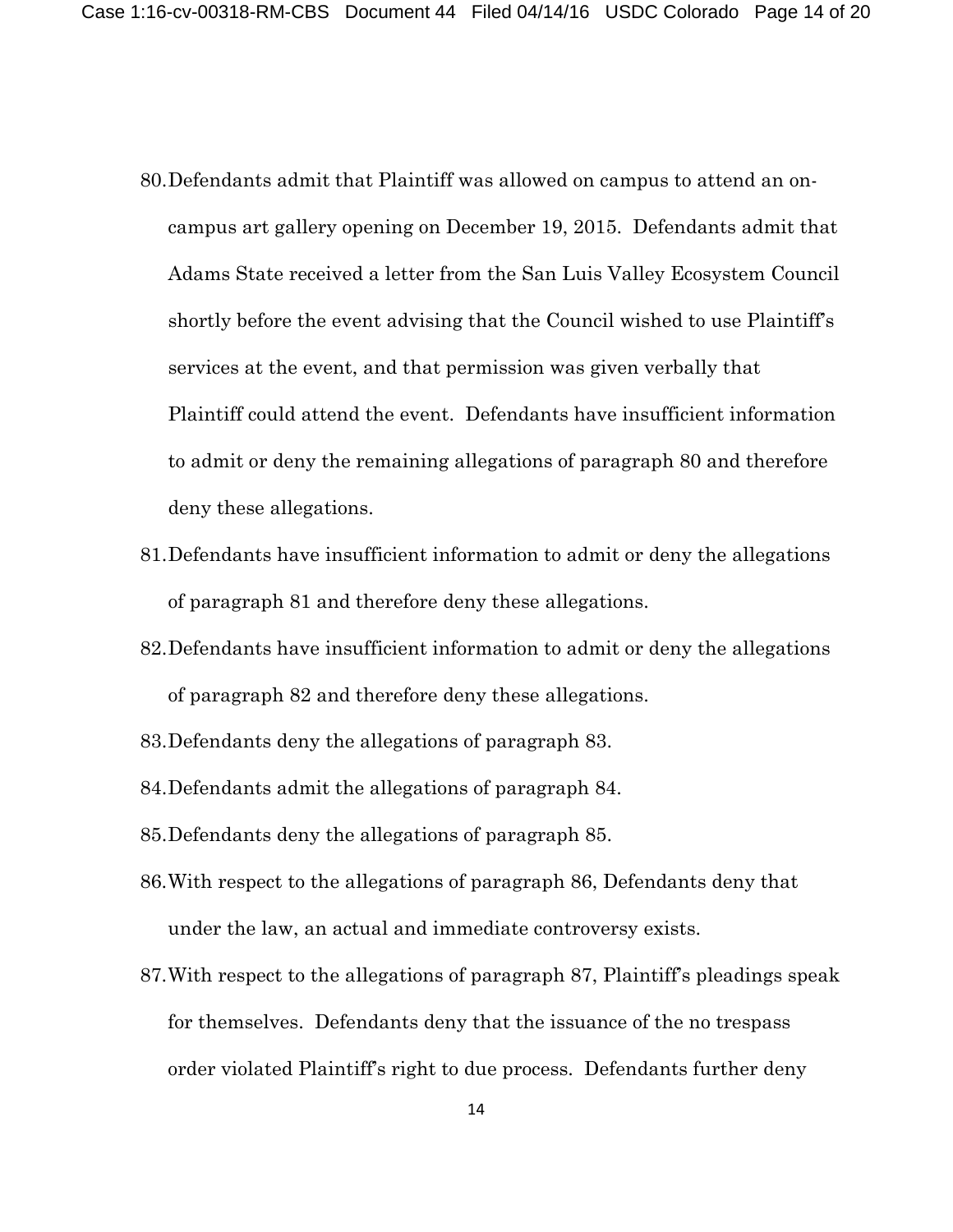that the order was issued in retaliation for Plaintiff's exercise of his constitutional rights.

- 88.Defendants admit the allegations of paragraph 88.
- 89.Defendants deny that there is uncertainty or controversy under the law, and therefore deny the allegations of paragraph 89.
- 90.Defendants deny the allegations of paragraph 90.
- 91.Defendants respond to the allegations of paragraph 91 as stated elsewhere in this Answer.
- 92.Defendants deny the allegations of paragraph 92.
- 93.Defendants deny the allegations of paragraph 93.
- 94.Defendants deny that Plaintiff is entitled to the remedies he requests and therefore deny the allegations of paragraph 94.

### **First Claim for Relief**

95.Defendants have moved for the dismissal of Plaintiff's First Claim for Relief and therefore will not respond to paragraphs 95 - 120 (Plaintiff's First Claim for Relief). To the extent that a response to these paragraphs is required, Defendants deny the allegations.

### **Second Claim for Relief**

96.Defendants respond to the allegations of paragraph 121 as fully set forth elsewhere in this Answer.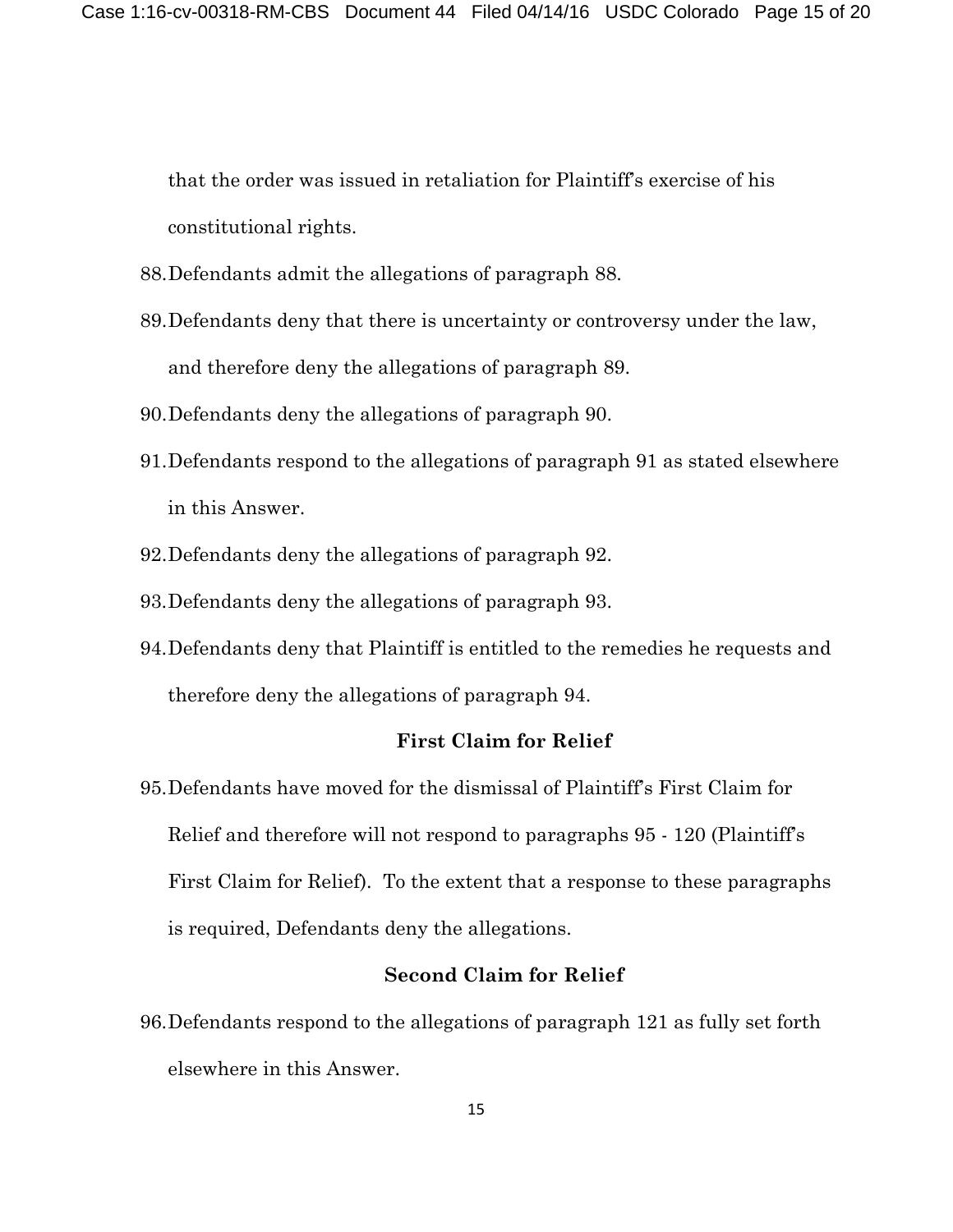- 97.Defendants admit the allegations of paragraph 122.
- 98.Defendants admit the allegations of paragraph 123.
- 99.Defendants deny the allegations of paragraph 124.
- 100. The allegations in paragraph 125 appear to refer to defendant Grohowski's letter of October 28, 2015, described in paragraph 65 of the Amended Complaint. This letter speaks for itself. Defendants deny any allegations concerning the content of the letter to the extent that Plaintiff mischaracterizes or misquotes it.
- 101. Defendants deny the allegations of paragraph 126.
- 102. Any publication of statements made by Dr. McClure speaks for itself. With respect to the allegations of paragraph 127, to the extent Plaintiff misquotes or mischaracterizes the published statements,

Defendants deny the allegations.

- 103. Defendants deny the allegations of paragraph 128.
- 104. Defendants deny the allegations of paragraph 129.
- 105. Defendants deny the allegations of paragraph 130.
- 106. Defendants deny the allegations of paragraph 131.
- 107. Defendants deny the allegations of paragraph 132.
- 108. Defendants deny the allegations of paragraph 133.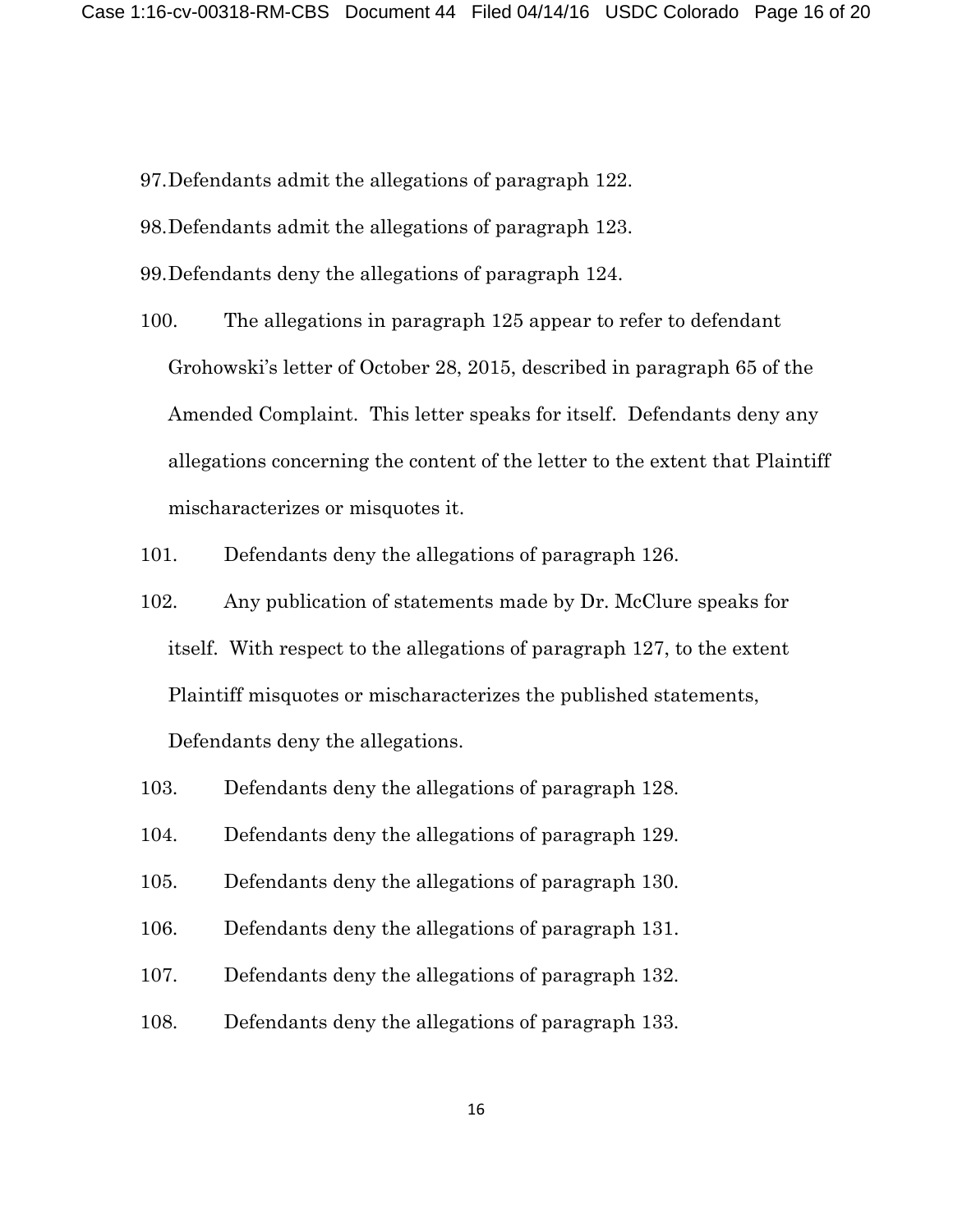109. Defendants deny that Plaintiff is entitled to the relief requested in paragraph 134.

### **Third Claim for Relief**

110. Defendants have moved for the dismissal of Plaintiff's Third Claim for Relief and therefore will not respond to paragraphs 135 - 142 (Plaintiff's Third Claim for Relief). To the extent that a response to these paragraphs is required, Defendants deny the allegations.

### **Fourth Claim for Relief**

- 111. Defendants have moved for the dismissal of Plaintiff's Fourth Claim for Relief and therefore will not respond to paragraphs 143 - 154 (Plaintiff's Fourth Claim for Relief). To the extent that a response to these paragraphs is required, Defendants deny the allegations.
- 112. With respect to the relief requested in Plaintiff's **REQUEST FOR RELIEF**, Defendants deny that Plaintiff is entitled to any relief on the claims he has brought, including but not limited to damages, declaratory judgments, injunctive relief, and attorney fees. Defendants deny that Plaintiff is entitled to the relief sought in paragraphs 1 through 7 of Plaintiff's **REQUEST FOR RELIEF.**
- 113. Defendants deny any allegations in Plaintiff's First Amended Complaint not specifically admitted in this Answer.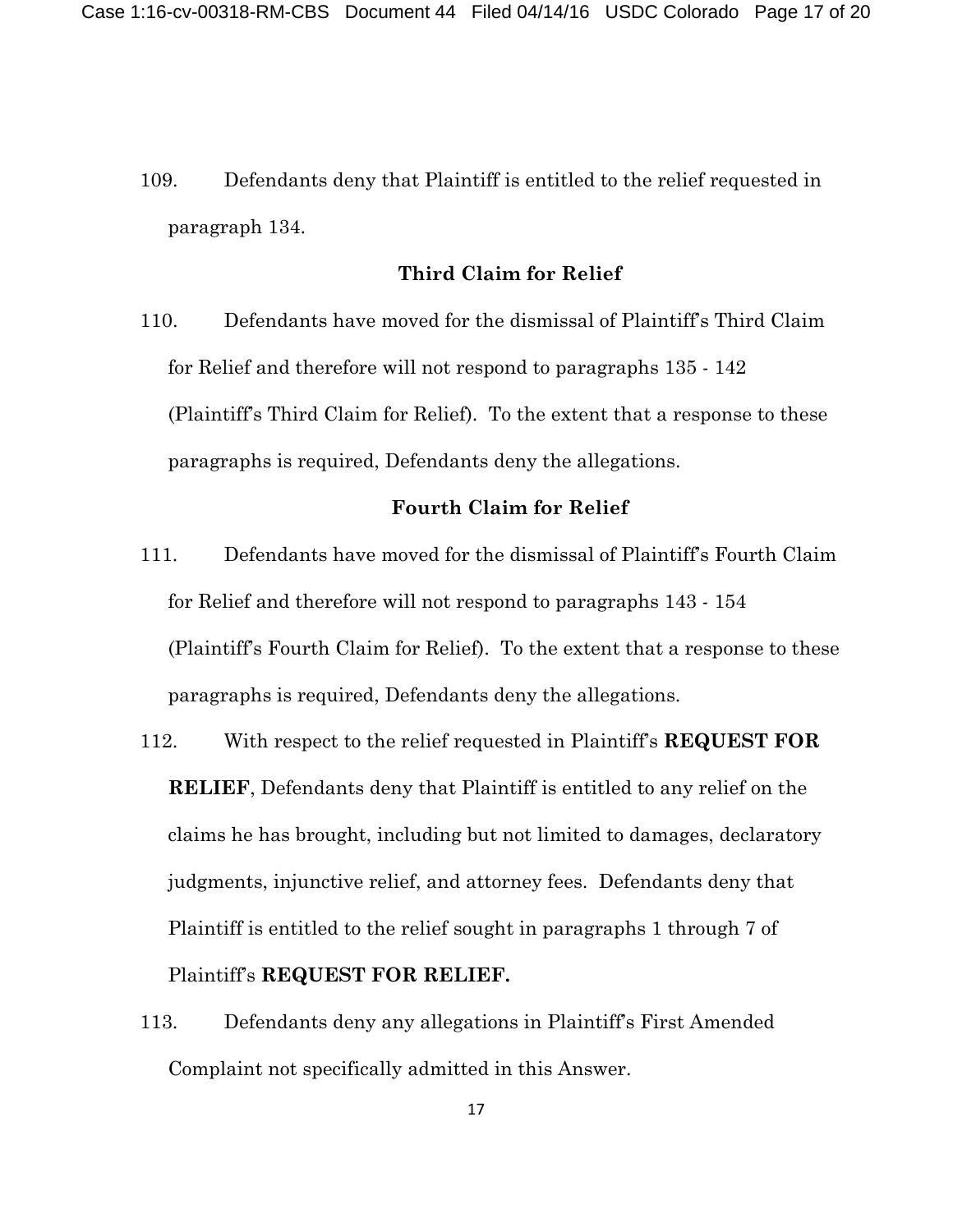### **Affirmative Defenses**

- 1. Plaintiff has failed to state claims for relief.
- 2. Defendants are entitled to qualified immunity.
- 3. Plaintiff has been afforded all the rights, privileges, and immunities granted by the United States Constitution, the Colorado Constitution, and state and federal law.
- 4. Defendant reserves the right to assert additional affirmative defenses or rescind affirmative defenses after further investigation and discovery.

Wherefore, Defendants requests this Court to enter judgment in their favor and additionally request attorney fees, costs, and any other relief this Court deems just and proper.

> CYNTHIA H. COFFMAN Attorney General

*s/ Kathleen Spalding*

PATRICK SAYAS\* KATHLEEN SPALDING\* Senior Assistant Attorneys General Civil Litigation & Employment Section Attorneys for Defendants

Ralph L. Carr Colorado Judicial Center 1300 Broadway, 10th Floor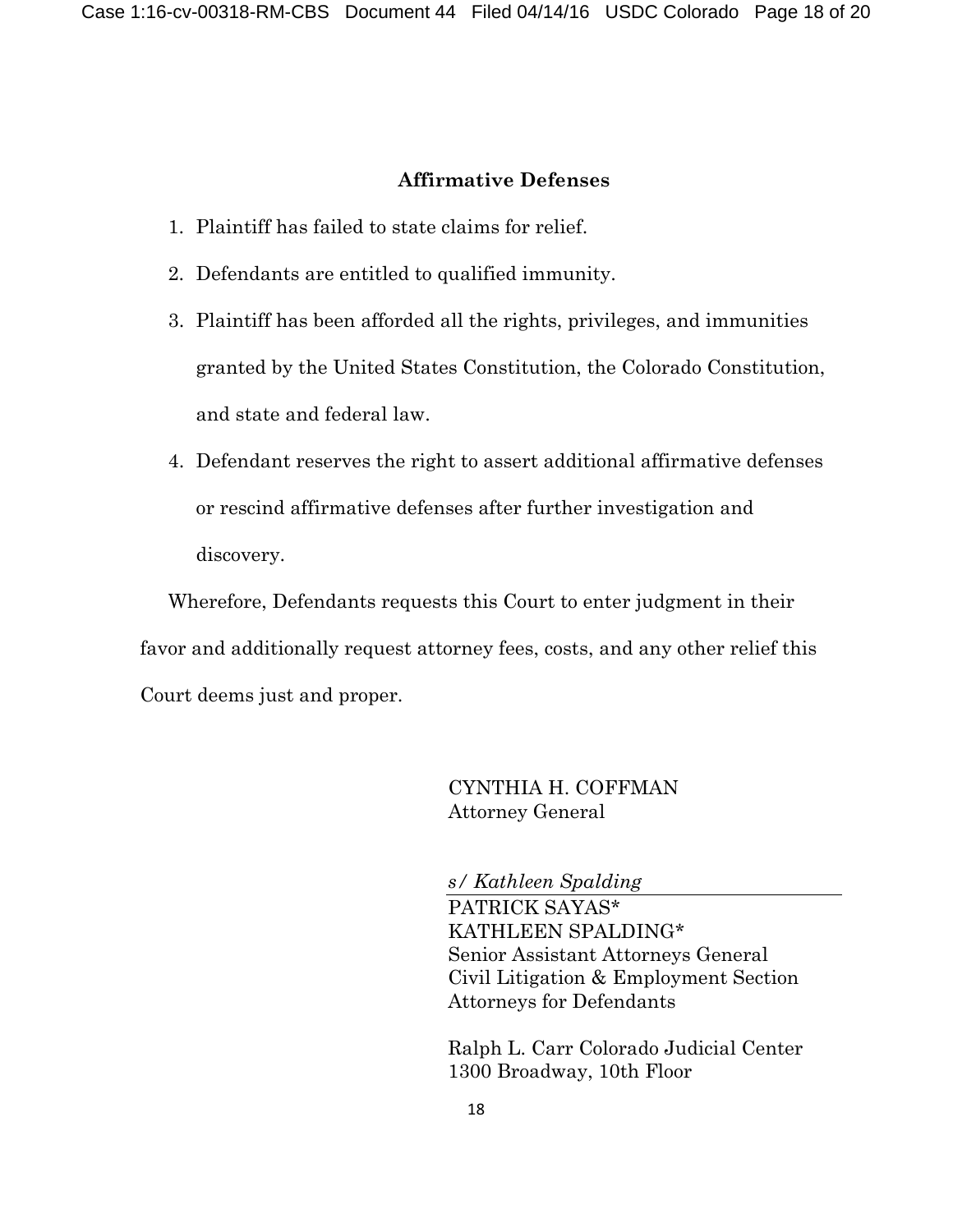Denver, Colorado 80203 Telephone: (720) 508-6634 (Spalding) (720) 508-6633 (Sayas) FAX: (720) 508-6032 E-Mail: [kit.spalding@coag.gov;](mailto:kit.spalding@coag.gov) Pat.sayas@coag.gov \*Counsel of Record

AG FILE: DOCUMENT3